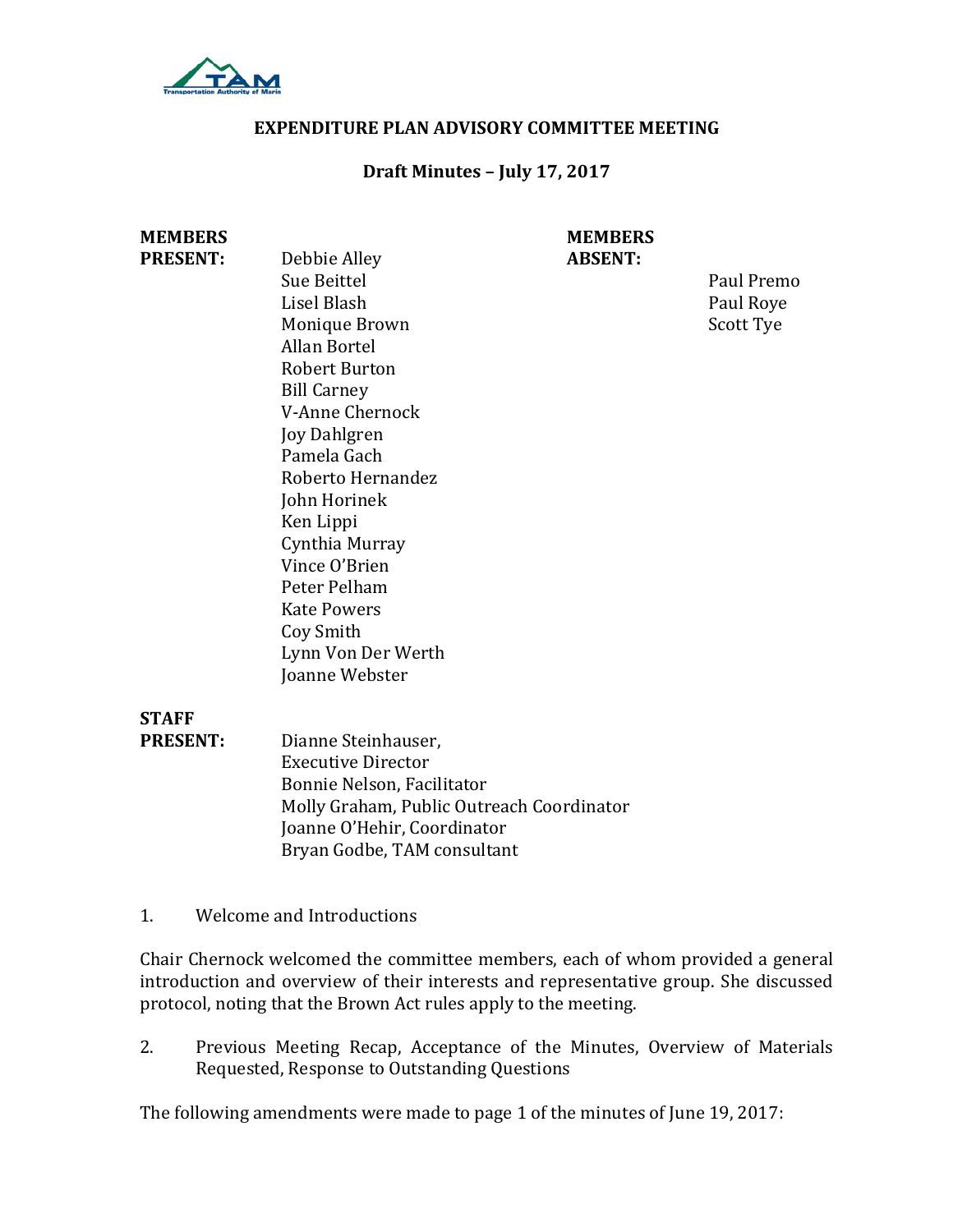Regarding the name of the group, "Commission" changed to "Committee". Monique Brown and Allan Bortel were added to the attendance list, and a motion was made, seconded and passed to approve the minutes.

Chair Chernock provided an overview of the materials requested at the previous meeting and what was being distributed at this evening's meeting, including an updated glossary, list of counties that have sales tax exemptions and sea level rise reference materials. Public Outreach Coordinator Molly Graham noted that reports concerning sea level rise, Bay Wave and Sea Smart have not been distributed due to their size and that links have been provided and can be found on the meeting date/calendar section of the TAM website.

## 3. [Comparison of Sales Tax Measures in the Region](https://www.tam.ca.gov/wp-content/uploads/2017/07/Sales-Tax-Measures-Comparison-Table-7.14.17.pdf)

Facilitator Bonnie Nelson provided an overview of the committee's purpose. Ms. Nelson said the TAM Board has asked the committee to consider an expenditure plan for both continuing the sales tax and an augmentation of the existing sales tax that could be added to the 2018 ballot. She explained that a 2/3 majority vote for a tax measure is difficult to achieve and an expenditure plan must provide services that are important to voters.

Ms. Nelson discussed recent successful sales tax measures in other counties, noting that they generally have both multiple categories of expenditure as well as similar categories of expenditure. She noted that Marin is unique in that, other than San Francisco County which has a Transit First policy, the county provides more money for public transit than other counties in the Bay Area.



Ms. Nelson said that Marin Transit will present to the EPAC tonight and other agencies relying on Measure A funds would be presenting information at upcoming meetings about programs funded by the current sales tax and unfunded needs.

Ms. Nelson responded to a question relating to road maintenance and clarified that TAM provides 50% of local street and road money directly to jurisdictions based on population and lane miles and the other half is for specific major road projects.

No one from the public wished to speak.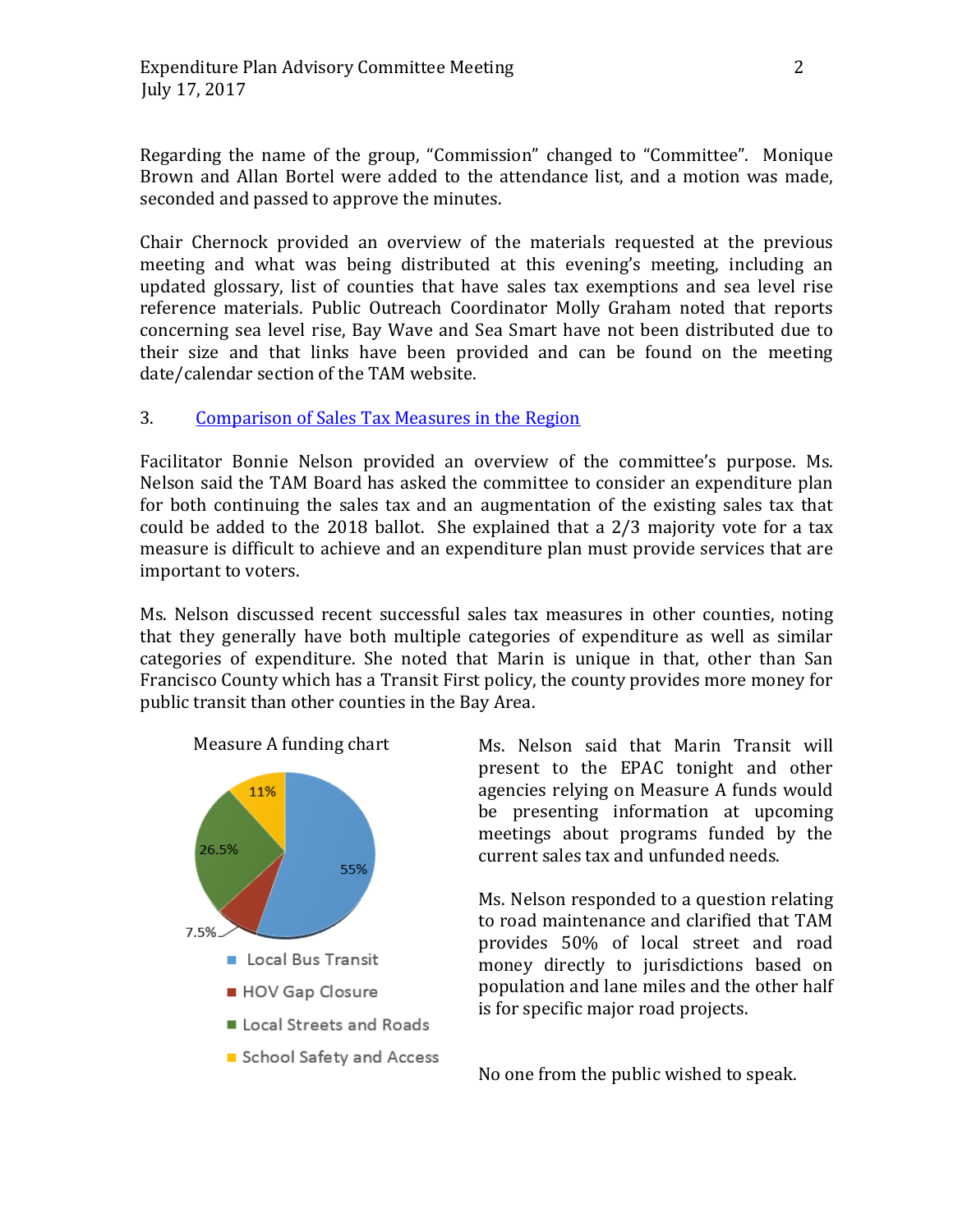## 4. [Public Opinion Poll Presentation, Bryan Godbe, Godbe Research](https://www.tam.ca.gov/wp-content/uploads/2017/07/TAM-Sales-Tax-Measure-Survey-Presentation.pdf)

Brian Godbe discussed the survey they undertook relating to transportation services in the county, potential support and opposition for a sales tax measure, including renewal and potential augmentation. Mr. Godbe utilized a PowerPoint that was distributed to committee members.



Mr. Godbe explained the<br>methodology used to methodology conduct the survey. In addition to landline and cell phone polling, they include online surveying. Mr. Godbe discussed the potential differences in voter turnout for the<br>2018 gubernatorial gubernatorial election in comparison to<br>the 2020 Presidential 2020 Presidential election, noting that the<br>2018 election would election

likely have a lower turnout.

Mr. Godbe provided a breakdown of responses for the different methods of polling, noting that they do not consider the response rate although they consider the margin of error. In response to a committee member, Mr. Godbe described the strategy for ensuring they target the correct proportional segment of the voting population and also described the ways in which they determine voter turnout for different elections.

Mr. Godbe answered questions from the committee members relating to the participant's use of public transport, how subsets of voters are chosen, determination of the error rate and method used to calculate more precise information.

In response to a committee member, Executive Director Steinhauser said staff would provide results from other forms of surveys that TAM has conducted in the past few years, including the 2015 Regional Transportation Plan outreach results, and an informal survey for the Strategic Vision Plan conducted in the fall of 2016, for comparison purposes.

Mr. Godbe discussed the findings of the poll, noting that reduced traffic congestion on Highway 101 is a high priority, with other priorities including reduced congestion on local streets and improving the local bus service, and the bus and ferry service to San Francisco. Mr. Godbe discussed the chart comparing the responses in relation to the 2018 and 2020 elections. He provided comparisons with data from previous election results.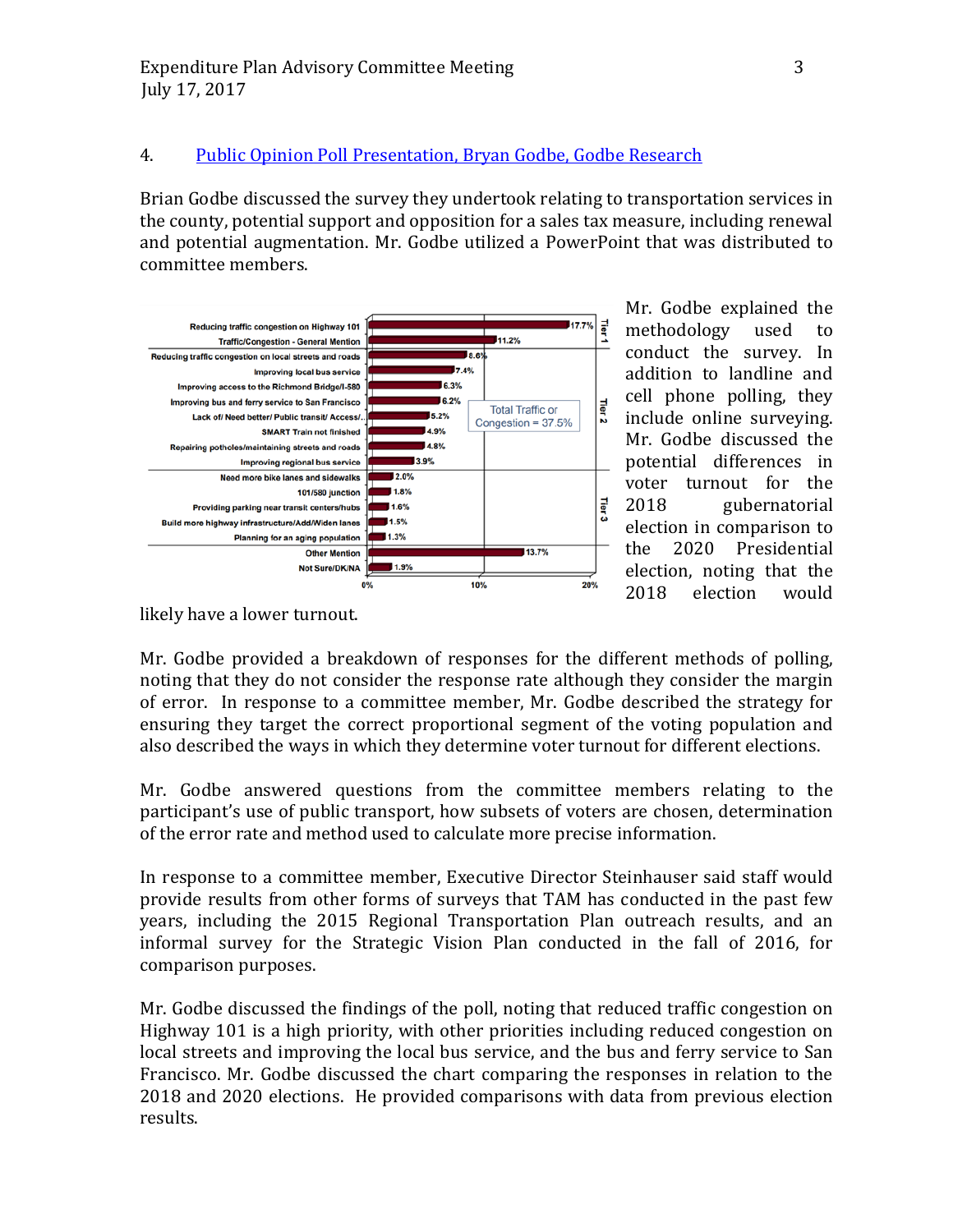Executive Director Steinhauser noted that the TAM Board has asked for consideration by this group of a potential increase in sales tax, in addition to a renewal by the committee.

Mr. Godbe continued discussions on the methods used to more accurately record the poll participants' priorities relating to how the sales tax revenue should be spent. He noted that efforts to reduce congestion on Highway 101 are ranked in the first tier, and also transit ridership and fixing pot holes. Mr. Godbe discussed the second tier, which includes reducing congestion by improving intersections and better timing of signals, and completing the carpool lanes, most notably the Marin Sonoma Narrows. He briefly discussed the remaining second tier transportation issues that are generally supported, and explained that items in lower tiers would not appear to attract the twothirds level of support that is necessary.

Mr. Godbe discussed information provided in the report relating to the importance of funds being spent locally and the impacts of various positive and negative arguments.

Mr. Godbe discussed variations in support between the 2018 and 2020 elections for a renewal/increase of Measure A. He confirmed there is a solid base of support for a renewal. An increase is more challenging to achieve, although there is time to educate voters about transportation needs that would be addressed in the expenditure plan.

Executive Director Steinhauser noted the deliberate separation of maintenance of major streets and roads and maintenance of local/residential roads. Ms. Steinhauser noted that representatives from the Public Works departments will be invited for a presentation at a future meeting to discuss their priorities and local fund expenditure. She also noted that there is interest in improving interchanges and that this information will be provided at a subsequent meeting.

The following actions were agreed to by the group:

Staff will provide results from survey information for the 2015 Regional Transportation Plan outreach survey and an informal voluntary survey that was conducted in the fall of 2016.

Chair Chernock announced a 5-minute break at 7:10 p.m.

# 5. [Marin Transit Presentation, Nancy Whelan, General Manager and Robert Betts,](https://www.tam.ca.gov/wp-content/uploads/2017/07/MarinTransit-EPAC_701717-002.pdf)  [Director of Operations and Planning](https://www.tam.ca.gov/wp-content/uploads/2017/07/MarinTransit-EPAC_701717-002.pdf)

General Manager Nancy Whelan provided a brief overview of the presentation, which will include the services they have provided since 2004 when Measure A passed, who they serve, funding from Measure A, their operating budget and their unfunded needs.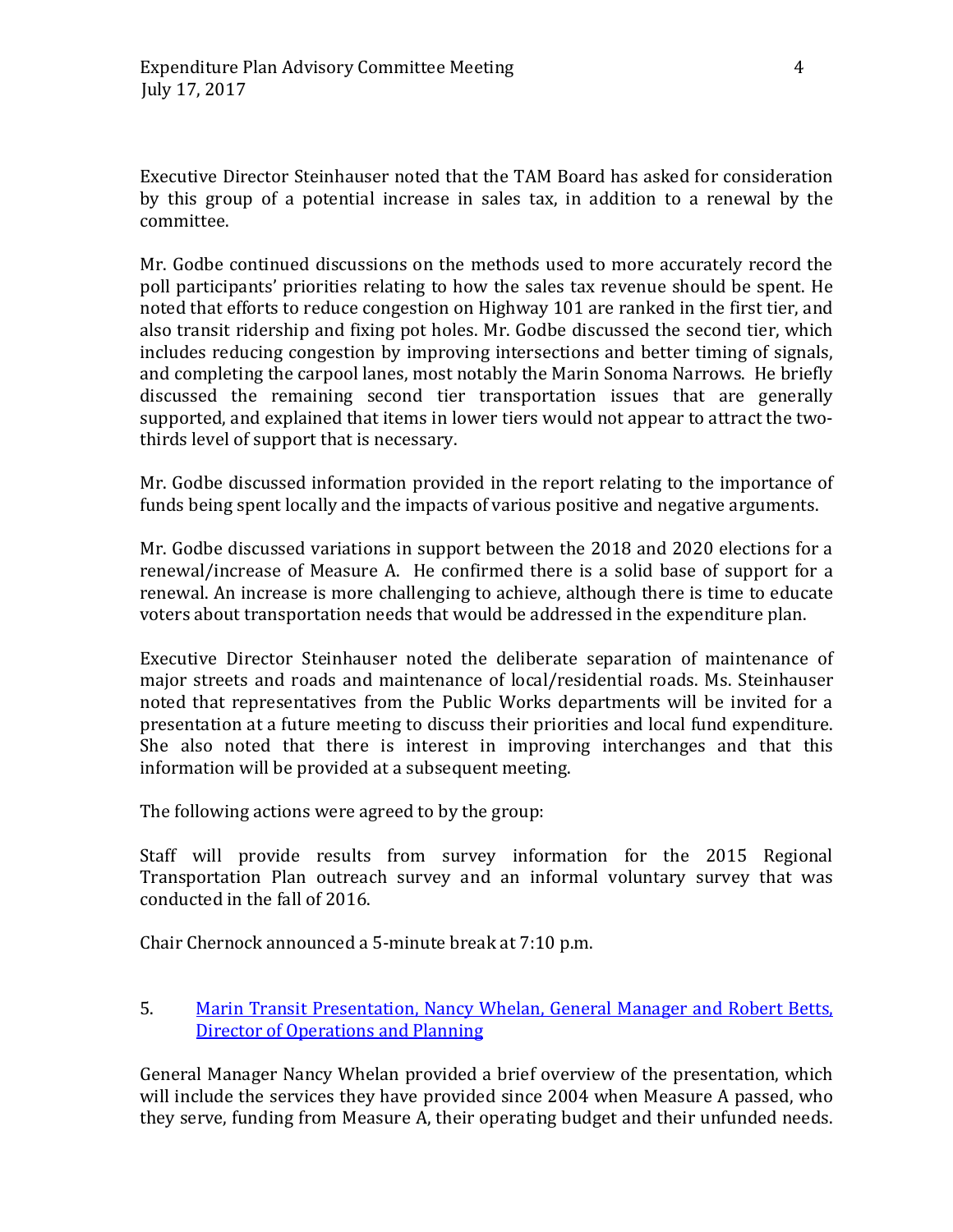Ms. Whelan noted that the passage of Measure A has enabled significant transit service improvements.



Director of Operations and Planning Robert Betts presented a short video highlighting the services provided by Marin Transit and contract partners. Mr. Betts discussed the services they provide, including paratransit, local fixed route service, rural Stagecoach service, the Muir Woods shuttle, yellow school bus<br>and supplemental school bus supplemental school bus service.

Mr. Betts noted that Measure A has allowed them to extend the special needs transportation program for seniors and residents with disabilities, and he discussed a bus programs for students, including a College of Marin bus pass program, and a supplemental transit program. He also provided information on the Muir Woods Shuttle Service, noting that there are two routes and that they continue to expand the service.

Mr. Betts discussed the demographics of riders who use their services and funding sources, noting that this year, 41% of revenue will come from Measure A. He discussed the ways they have been able to control their costs to expand services, including the rebidding of services with contractors. Mr. Betts confirmed that service levels have increased.

Mr. Betts discussed the issues that would occur if Measure A ended. Facilitator Bonnie Nelson noted that extending Measure A in advance of the sunset date is important for long-term transit plans to be implemented and for other funding to be secured.

Mr. Betts noted that service levels are higher in Marin than other North Bay counties and transit usage is higher in Marin. He provided statistics to show traffic congestion reduced by bus users, including 12,500 daily transit trips, 4,000 daily student trips, and 3,000 weekend trips to Muir Woods.

A committee member discussed the challenges of increasing public awareness of the importance of Measure A for public transit and issues relating to bus fares remaining static.

In response to a committee member, Mr. Betts discussed that a reason why bus ridership has dropped slightly could be due to improved service reducing the amount of transfers required. The committee member commented on the problems of sustaining services at the current level if revenue declines and costs increase.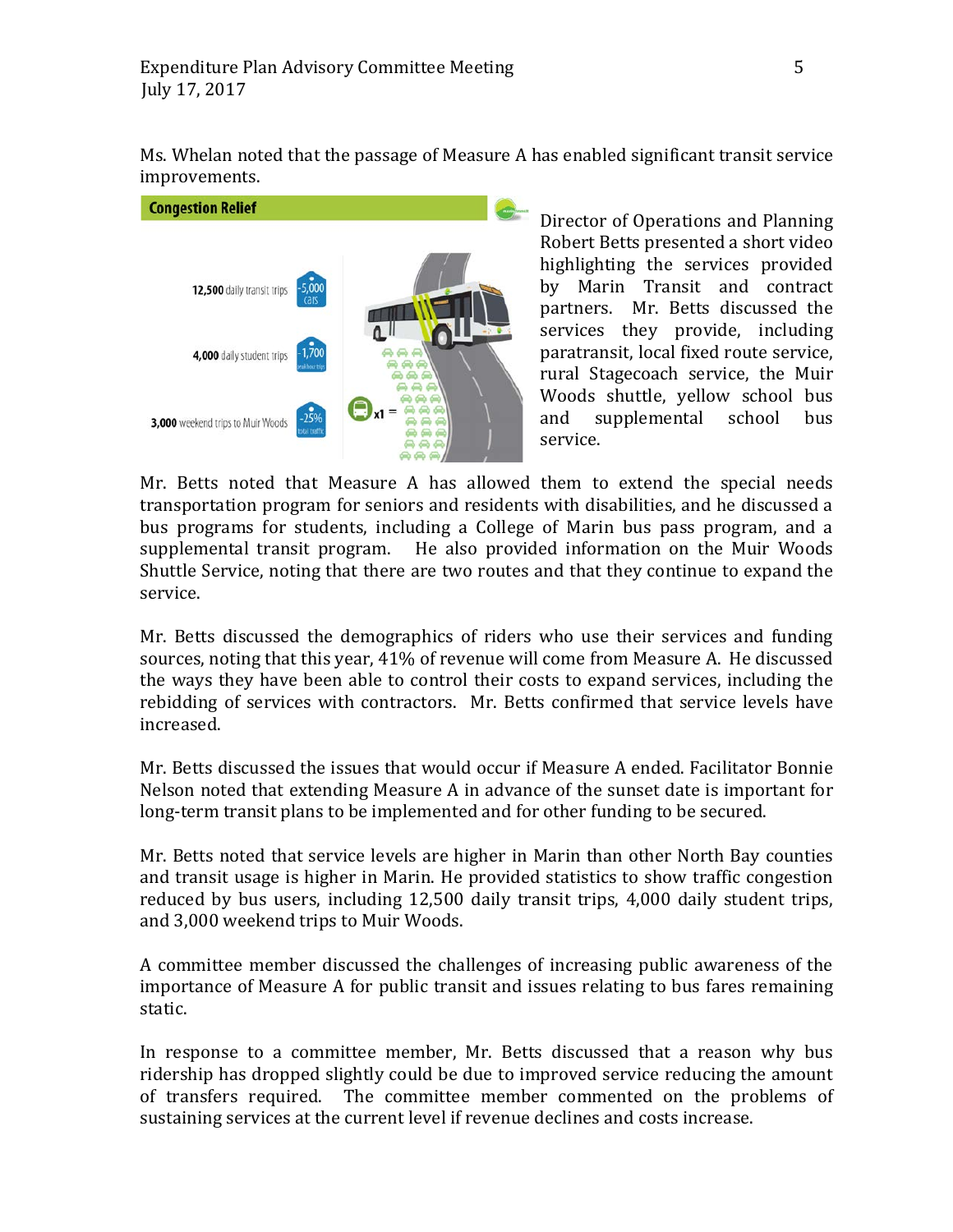In response to a committee member, Ms. Whelan stated that other revenue sources, excluding Measure A, are relatively stable.

A committee member noted that fare revenue has increased and Mr. Betts noted increased services.

A committee member discussed her concern that only 13% of the revenue is from fares and the operating budget requires a great deal of Measure A funds. In response, Ms. Nelson suggested Marin Transit returns to a later meeting to discuss their future needs and the consequences if Measure A is not renewed. The group agreed to this future presentation.

A committee member noted that transit services serve people who choose not to drive, do not have a car or are unable to drive, so the primary value is in providing transportation for the whole community.

A member of the public commented that state and federal funding is very low. In response, Ms. Whelan discussed impending funding from SBI for operating and capital costs, and explained that federal sources of funding can be obtained for senior and rural transportation.

ED Steinhauser noted that federal funds pay for vehicle replacements, but that matching non-federal funds are required to obtain this funding.

Ms. Nelson explained why no Measure A funds are provided to Golden Gate Transit or SMART.

6. Senate Bill 1 and Regional Measure 3 Update on Activity

ED Steinhauser provided materials to the committee members for Senate Bill 1 (SB1) and discussed how the funds will be spent, including on local streets and roads. Ms. Steinhauser said that the topic of funding for local roads and streets will be discussed at an upcoming meeting. She noted that SB1 is expected to double the amount of money that jurisdictions receive from the state for local roads and streets, in addition to what TAM provides. However, Ms. Steinhauser noted that a recall effort of the bill is underway, which could ultimately end up in front of voters in 2018.

Ms. Steinhauser noted that Regional Measure 3 (RM3) is an effort by the Metropolitan Transportation Commission to pursue legislation in 2017 allowing them to increase tolls on Bay Area toll bridges to fund transportation projects. The measure includes major projects for congestion relief in the North Bay. She noted that RM3 needs to be passed by the legislature and would then be put on the 2018 ballot and would need 50% +1 in order to pass.